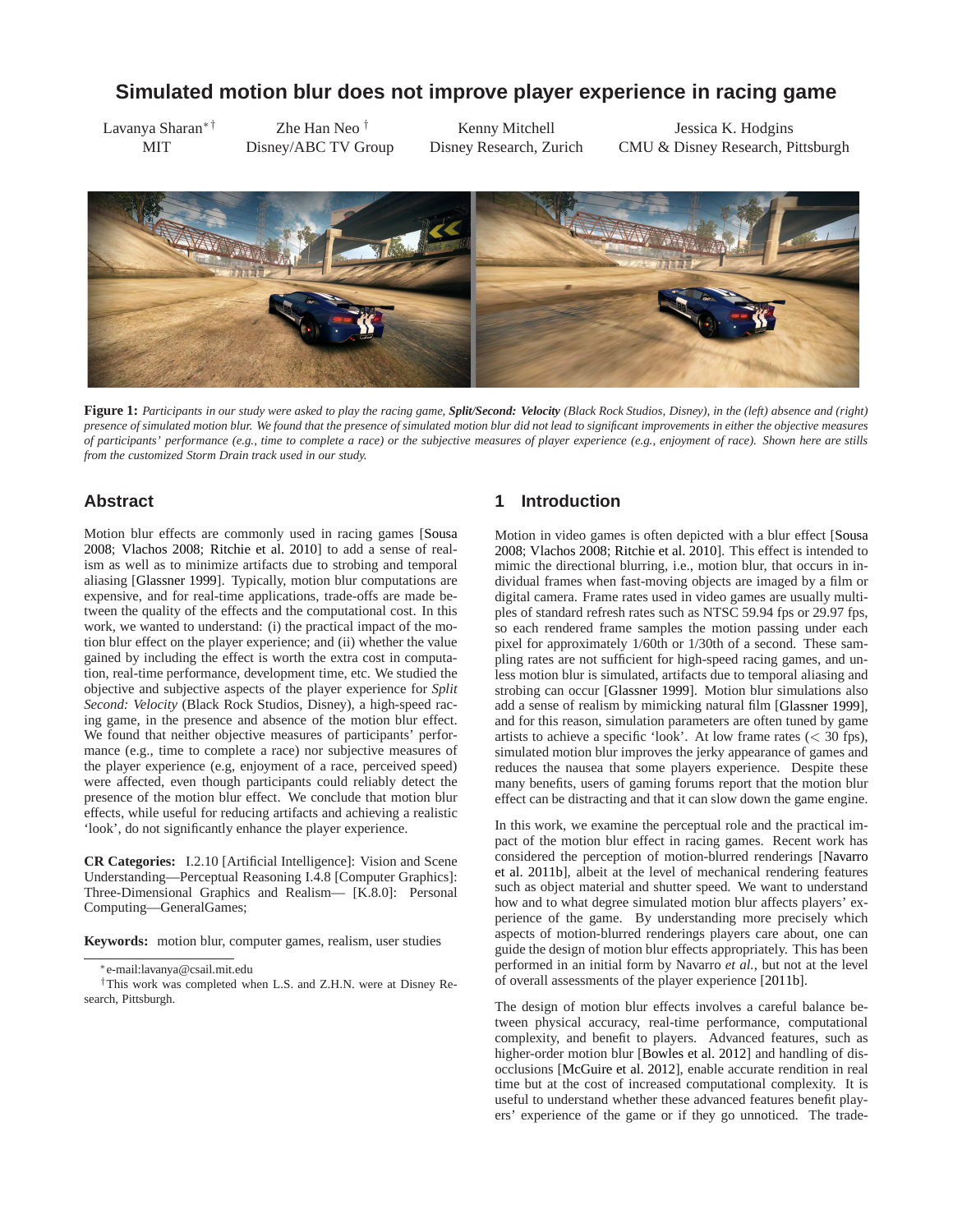off between physical accuracy and gameplay benefit is hotly debated [\[Adams 2007;](#page-5-7) [Shelley 2001\]](#page-5-8); our work addresses this issue directly by measuring the practical impact on player experience.

# **2 Related Work**

We will now briefly review prior work in human vision on the phenomenon of motion blur and in computer graphics on the depiction of motion blur.

### **2.1 Human perception of motion blur**

Humans do not experience motion blur in the same way as cameras because: (i) there is no fixed rate at which the human visual system samples the world; (ii) the visual system analyzes motion by integrating light both in space and time unlike cameras that integrate light only in time [\[Burr and Thompson 2011\]](#page-5-9); and (iii) in real life, we actively track moving objects with pursuit eye movements unlike cameras that passively record the scene in front of them. For these reasons, we do not see moving objects as being blurry (although, we do experience motion smears and streaks [\[Burr 1980;](#page-5-10) [Geisler 1999\]](#page-5-11)). Our experience of the motion blur phenomenon comes mainly from exposure to still photography and films [\[Glassner 1999\]](#page-5-3), and it is a visual effect that we have come to expect in CG-generated scenes [\[Rosado 2007\]](#page-5-12).

Most work on the perception of motion-blurred images has considered restricted stimuli like sinusoidal gratings and moving dots [\[Burr and Thompson 2011\]](#page-5-9). As a result, little is known about the perception of motion-blurred images that look like scenes in the real world. Recent work by Navarro and colleagues aims to fill this gap in our understanding by studying complex stimuli like checkerboard-patterned spheres [\[2011b\]](#page-5-4). Navarro *et al.* tested the influence of rendering features like object material, object speed, shutter speed, and anti-aliasing level for motion-blurred renderings of rolling spheres. Their motion blur effect was simulated by offline, non-interactive distributed ray tracing, and they were able to precisely identify the relationship between the rendering features and the perceived quality of the motion blur effect.

Our work differs from Navarro *et al.*'s in several ways [\[2011b\]](#page-5-4). Our goal is to understand how the presence vs. absence of simulated motion blur affects the overall gaming experience rather than how rendering features influence the quality of simulated motion blur. This is why we study motion blur in the context of a racing game, which involves more realistic scenes and object motions, and the primary task for our participants is playing the game, not judging the quality of the motion blur effect. Finally, their motion blur effect is presented non-interactively unlike ours [\[Ritchie et al. 2010\]](#page-5-2), which makes it harder to compare their findings to ours.

## **2.2 Motion blur rendering**

When rendering motion blur, one must combine contributions from all movements of textured geometry under each pixel for the duration of a frame. In single-frame buffer rasterization rendering on GPU, between 2 to 16 discrete samples have to be processed per pixel to achieve a basic quality motion blur effect [\[Mitchell 2001\]](#page-5-13). Advanced techniques have been developed to reuse samples in a fraction of frame time [\[Bowles et al. 2012\]](#page-5-5). Such techniques are limited, however, when visibility changes during a frame, and further techniques have been developed to deal with this visibility issue in real time [\[Yang and Bowles 2012\]](#page-5-14). A detailed discussion of these various techniques is beyond the scope of this work, and we refer interested readers to an excellent review of state-of-the-art techniques [\[Navarro et al. 2011a\]](#page-5-15).

The motion blur effect studied in this work is the one published in the video game, *Split Second: Velocity* [\[Ritchie et al. 2010\]](#page-5-2). Ritchie *et al.*'s technique for rendering motion blur initially follows standard image space velocity field blur techniques [\[Rosado 2007\]](#page-5-12). An efficient coding of rigid body motions enables the representation of motions of multiple objects traveling in different directions. Given the intense geometries and animations in the racing environments of the game, a method for combining image space velocity field with texture space blur [\[Loviscach 2005\]](#page-5-16) through anisotropic sampling of the texture mip chain in the velocity directions is employed. This method is needed to reduce sample bound blur artifacts common in image space only blur methods. As only a single source sample frame is used, this method is not robust to disocclusions. In practice, the velocity field of a racing game is such that disocclusions occur infrequently, and further measures are applied to mitigate their presence [\[Ritchie et al. 2010\]](#page-5-2).

# **3 Experiments**

We conducted five experiments to measure the influence of simulated motion blur on the gaming experience. In all experiments, we used high-speed racing scenarios from the game, *Split Second: Velocity* (Black Rock Studios, Disney). Participants were asked to play the game, and objective measures of their performance (e.g., time taken to complete a race) and subjective measures of their gaming experience (e.g., satisfaction with their performance on a race) were recorded. Each participant played a fixed number of races (see Table [1\)](#page-2-0). In Experiments 1, 2, 3, and 5, the independent variable was the presence of simulated motion blur. In half the races, motion blur simulations were used (ON condition) and in the other half, motion blur simulations were not used (OFF condition). In Experiment 4, the independent variable was the straight-line acceleration of the racing car. In half the races, the acceleration was set to the default, as-shipped values (LOW condition) and in the other half, it was set to a higher value to increase the difficulty of the game (HIGH condition).

A total of 68 participants (13 females and 55 males, ages 18-35 years) took part in our study. The gender ratio of our participant pool reflected the demographics of the local student population. All participants gave informed consent, and they were monetarily compensated for their time. We screened our participants for previous gaming experience, and a new set of participants was recruited for each experiment. All experiments took up to an hour to complete, and all experimental procedures were approved by an Institutional Review Board.

Participants were seated in well-lit room in front of a 52-inch SONY KDL-52NX800 television monitor that was connected via an HDMI cable to a Microsoft Xbox 360 development kit. The game was launched using a proprietary build provided by Black Rock Studios, and game settings were controlled by an external computer connected to the Xbox. Participants sat approximately 1.6 m from the monitor  $(43.1^\circ \times 27.6^\circ)$  visual angle, 29.97 fps), and they were encouraged to assume a comfortable gaming posture. Participants were allowed up to three practice races before each experiment to become familiar with the game. The difficulty level at which the game was played was chosen during the practice and stayed the same for the duration of the experiment. Note that our within-subjects design does not require all participants to play at the same difficulty level. After each race, participants rated their qualitative impressions of the gaming experience (see Table 1). To capture quantitative information about their driving performance, the game was set up to log the speed of the car every five seconds and the time it took to complete each lap. For some of the experiments, the number of crashes and scrapes with the sides of the track were also logged.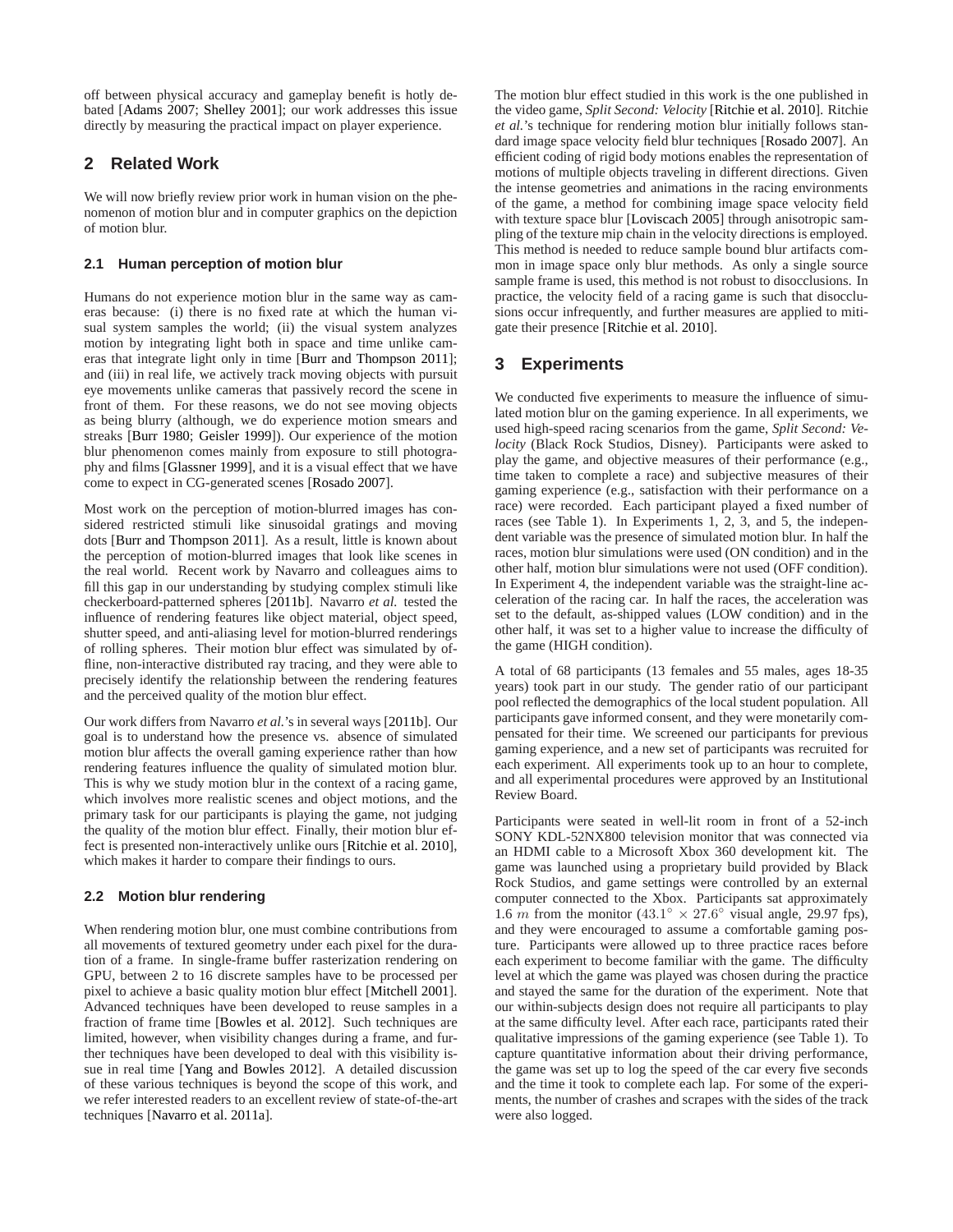<span id="page-2-0"></span>

|                                                        | Exp <sub>1</sub> | Exp 2                | Exp 3             | Exp <sub>4</sub>  | Exp 5             |
|--------------------------------------------------------|------------------|----------------------|-------------------|-------------------|-------------------|
| Independent variable                                   | Motion blur      | Motion blur          | Motion blur       | Acceleration      | Motion blur       |
| # Participants                                         |                  | 15                   | 11                | 11                | 23                |
| # Races per participant                                |                  |                      | 12                | 12                | 12                |
| # Laps per race                                        |                  |                      |                   |                   |                   |
| Track                                                  | Airport          | Storm Drain          | Storm Drain       | Storm Drain       | Storm Drain       |
| Competitive                                            |                  |                      |                   |                   |                   |
| Power plays                                            |                  |                      |                   |                   |                   |
| Straight-line acceleration                             | 0.5              | 0.09                 | 0.09              | 0.09, 0.5         | 0.5               |
| Motion blur setting                                    | Off, Default     | Off, Default         | Off, Default      | Off               | Off, Default      |
| Post-race question about enjoyment of race             |                  |                      |                   |                   |                   |
| Post-race question about satisfaction with performance |                  |                      |                   |                   |                   |
| Post-race question about focus during race             |                  |                      |                   |                   |                   |
| Post-race question about motion blur                   | Realism          | <b>Image Quality</b> | <b>Blurriness</b> | <b>Blurriness</b> | <b>Blurriness</b> |
| Post-race questions about perceived speed              |                  |                      |                   |                   |                   |
| Post-race question about ease of handling              |                  |                      |                   |                   |                   |
| Post-experiment question about blur consistency        | х                |                      |                   |                   |                   |
| Per-race position (e.g., $1^{st}$ , $2^{nd}$ )         |                  |                      |                   |                   |                   |
| Per-race highest speed                                 |                  |                      |                   |                   |                   |
| Per-race completion time                               |                  |                      |                   |                   |                   |
| Per-race number of crashes                             |                  |                      |                   |                   |                   |
| Per-race number of scrapes                             |                  |                      |                   |                   |                   |

**Table 1:** *Experimental settings, subjective measures of gaming experience, and objective measures of performance used in our study*

#### **3.1 Experiment 1**

We started by testing the influence of simulated motion blur under standard settings of gameplay. Participants were asked to play four races each on the Airport track, as shown in Figure [2a](#page-3-0). This track included competing cars, which were simulated by the game AI, as well as 'power plays' that allowed track alterations (e.g., short cuts, obstacles) during the race. In addition, the Airport track included visual effects such as shadows and particles and visual clutter in the form of on-screen text displays (e.g., position in race, power levels) and colliding objects (e.g., a taxiing airplane, a falling crane). In half the races, the motion blur settings were set to default values (ON), and in the other half, the motion blur settings were disabled (OFF). The order of ON and OFF races was counterbalanced between participants.

Eight participants (1 female) completed Experiment 1. After each race, participants answered questions about their enjoyment of the race, satisfaction with their performance, focus during the race, and the realism of the visuals using 5-point scales. Higher ratings corresponded to positive experiences (e.g.,  $5 = \text{very enjoyable}$  / very satisfied / very focused,  $1 = \text{very unenjovable}$  / very unsatisfied / very unfocused) and realistic visuals (e.g.,  $5 =$  very realistic,  $1 =$ very unrealistic). The first three questions were designed to capture overall impressions whereas the fourth question was designed to reveal participants' perception of the motion blur effect. Although the visual appearance of the track behind the car was noticeably different in the ON and OFF races, we did not want to draw attention to that fact in our questioning. Therefore, we asked a general question about the realism of the visual environment. To obtain objective measures of performance, we recorded the position at the end of the race and the completion time.

The ratings and performance measures for Experiment 1 are plotted in Figure [2b](#page-3-0). A repeated measures MANOVA test was conducted with one within-subjects factor, motion blur setting, and six dependent variables: four ratings and two performance measures. The results showed that there was no significant difference in the dependent variables for the ON and OFF races ( $F(6, 2) = .78$ ,  $p =$ .66,  $\eta^2 = .7$ ). Univariate tests also indicated that there was no effect of the motion blur setting on enjoyment  $(F(1, 7) = .12, p =$ .74,  $\eta^2 = .02$ ), satisfaction  $(F(1, 7) = 2.53, p = .16, \eta^2 = .27)$ , focus  $(F(1, 7) = 1.72, p = .23, \eta^2 = .2)$ , realism  $(F(1, 7) =$   $.1, p = .76, \eta^2 = .01$ , position  $(F(1, 7) = 2.75, p = .14, \eta^2 = .14)$ .28), and completion time  $(F(1, 7) = 3.41, p = .11, \eta^2 = .33)$ .

#### **3.2 Experiment 2**

Next, we tested the influence of simulated motion blur under reduced settings of gameplay. It is plausible that under default settings, there are too many distractions for the participants to notice the motion blur effect. To test this reasoning, we created a reduced version of the game by customizing the Storm Drain track, as shown in Figure [1.](#page-0-0) We chose this track for its simple design; it is a short, oval closed loop. We removed the competitive aspect of the game by disabling all other cars on the track. In addition, we reduced visual clutter by disabling shadows, particles, colliding objects, and on-screen text displays. The only text visible during the race was a brief message informing participants of the lap they were in. This message was displayed after each lap and disappeared after 3 seconds. Finally, all game sounds were disabled to allow participants to focus on the visual gaming experience.

Fifteen participants (0 females) completed Experiment 2. They were asked to play eights races each. As in Experiment 1, motion blur settings were disabled (OFF) in half the races and set to default values (ON) in the remaining races. The order of OFF and ON races was counterbalanced between participants. After each race, participants used 5-point scales to answer questions about their enjoyment of the race, satisfaction with their performance, focus during the race, image quality during the race, the highest perceived speed during the race, and the highest perceived speed of the current race relative to the previous race. The first three questions were identical to those used in Experiment 1. The fourth question was modified from Experiment 1 to draw attention to the simulated motion blur. The last two questions were designed to reveal the influence of simulate[d motion blur on the perception of speed in the game \[](#page-5-12)Rosado 2007]. There were three objective measures of performance: completion time, the number of crashes during the race, and the highest speed during the race. Note that gravity in the game differs from that in the real world, and therefore, ratings of perceived speed (in mph) cannot be directly compared to actual speeds in the game (in game speed unit).

The results of Experiment 2 are shown in Figures [2c](#page-3-0), [3,](#page-4-0) and [4.](#page-4-1) A repeated measures MANOVA was conducted with one within-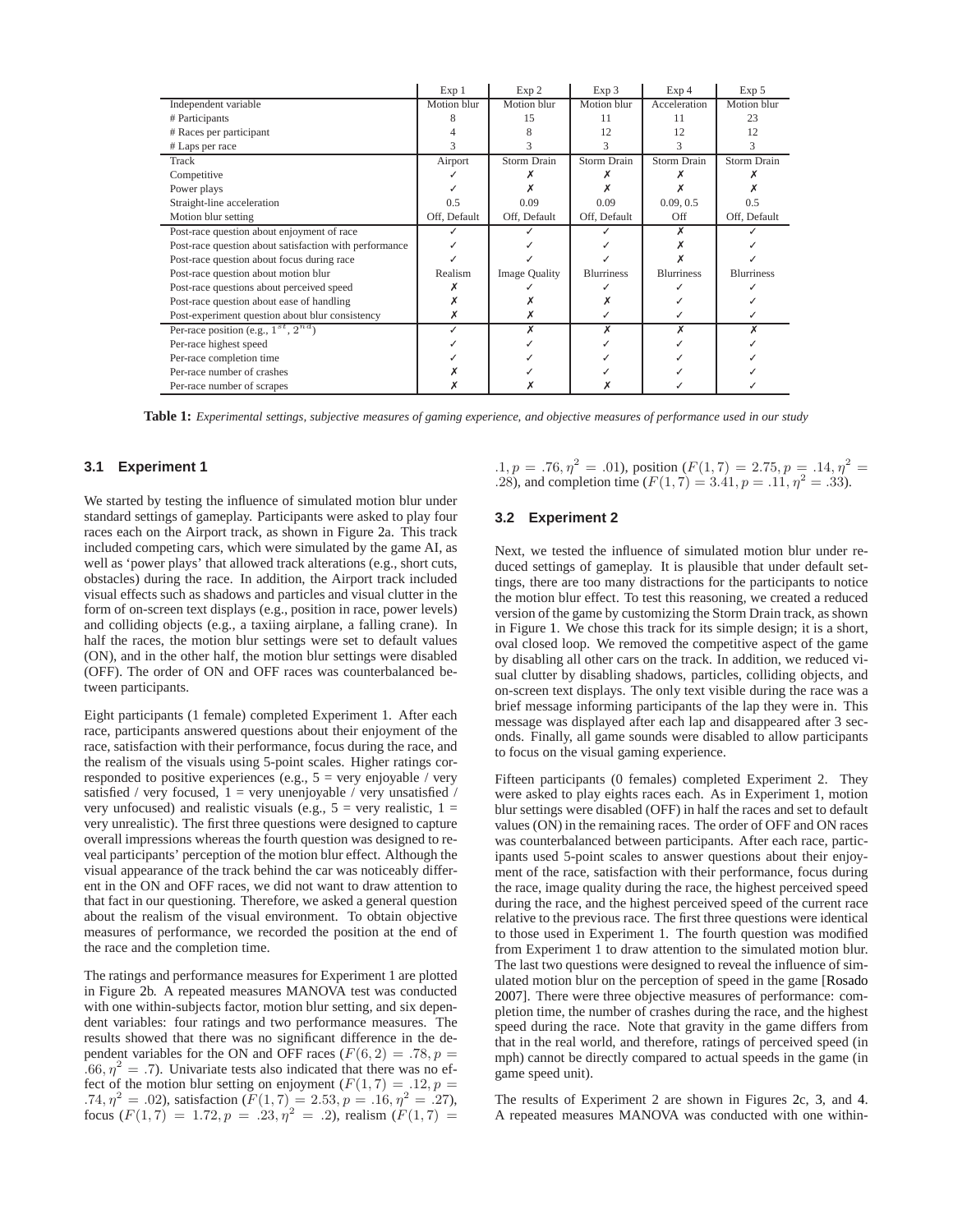<span id="page-3-0"></span>

**Figure 2:** *Participants played the game in either (a,b) the Airport track with default game settings or (c-f) the Storm Drain track with reduced game settings. Subjective measures of gaming experience (pink bars in b,c,d & f) did not differ significantly for the two motion blur settings that were tested. Higher ratings correspond to positive responses to the questions (e.g., 5 = very satisfied, 1 = very unsatisfied). Objective measures of performance (green bars in b,c,d & f) also did not differ significantly for the two settings. (e) When we tested two settings of acceleration in the absence of motion blur, we found significant effects for both subjective measures of gaming experience and objective measures of performance. Error bars correspond to 1 s.e.m.*

subjects factor, motion blur setting, and eight dependent variables: five ratings and three performance measures. There was no significant difference in the dependent variables for the ON and OFF races  $(F(8, 7) = .44, p = .86, \eta^2 = .33)$ . Univariate tests also indicated that there was no effect of the motion blur setting on enjoyment  $(F(1, 14) = .85, p = .37, \eta^2 = .06)$ , satisfaction  $(F(1, 14) =$ .48,  $p = .5$ ,  $\eta^2 = .03$ ), focus  $(F(1, 14) = 1.37, p = .26, \eta^2 = .26)$ .09), image quality  $(F(1, 14) = 1.53, p = .24, p^2 = .1)$ , highest perceived speed  $(F(1, 14) = .09, p = .76, \eta^2 = .01)$ , completion time  $(F(1, 14) = 0.03, p = .86, \eta^2 = .002)$ , number of crashes  $(F(1, 14) < .001, p \approx 1, \eta^2 < .0001)$ , and actual highest speed  $(F(1, 14) = 1.2, p = .29, \eta^2 = 0.08).$ 

#### **3.3 Experiment 3**

Ratings of realism and image quality in previous experiments did not reveal whether participants noticed the visible changes caused by the presence of simulated motion blur. To address this issue, we repeated Experiment 2 with slight modifications: (i) after each race, participants rated the blurriness of the track behind the car on a 5-point scale; and (ii) at the end of the experiment, participants were asked if the track behind the car had been consistent in its visual appearance. By drawing participants' attention to the regions

where the influence of simulated motion blur was most visible, we wanted to ensure that participants were aware of the experimental manipulation.

Eleven participants (3 females) completed Experiment 3. They played twelve races each, and as in the previous experiments, motion blur was turned on for half the races (ON) and off for the rest (OFF). The order of ON and OFF races was counterbalanced between participants. The results of Experiment 3 are shown in Figures [2d](#page-3-0), [3,](#page-4-0) and [4.](#page-4-1) A repeated measures MANOVA was conducted with one within-subjects factor, motion blur setting, and eight dependent variables: five ratings and three performance measures. There was no significant difference in the dependent variables for the ON and OFF races  $(F(8, 3) = .24, p = .95, \eta^2 = .39)$ . Univariate tests also indicated that there was no effect of motion blur setting on enjoyment  $(F(1, 10) = .31, p = .59, \eta^2 =$ .03), satisfaction  $(F(1, 10) = .22, p = .65, \eta^2 = .02)$ , focus  $(F(1, 10) = .22, p = .65, \eta^2 = .02)$ , blurriness of the track behind the car  $(F(1, 10) = 2.79, p = .13, \eta^2 = .22)$ , highest perceived speed  $(F(1, 10) = .12, p = .74, \eta^2 = .01)$ , completion time  $(F(1, 10) = .17, p = .69, \eta^2 = .02)$ , number of crashes  $(F(1, 10) = .04, p = .84, \eta^2 = .004)$ , and actual highest speed  $(F(1, 10) = .91, p = .36, \eta^2 = .08)$ . While there was no signif-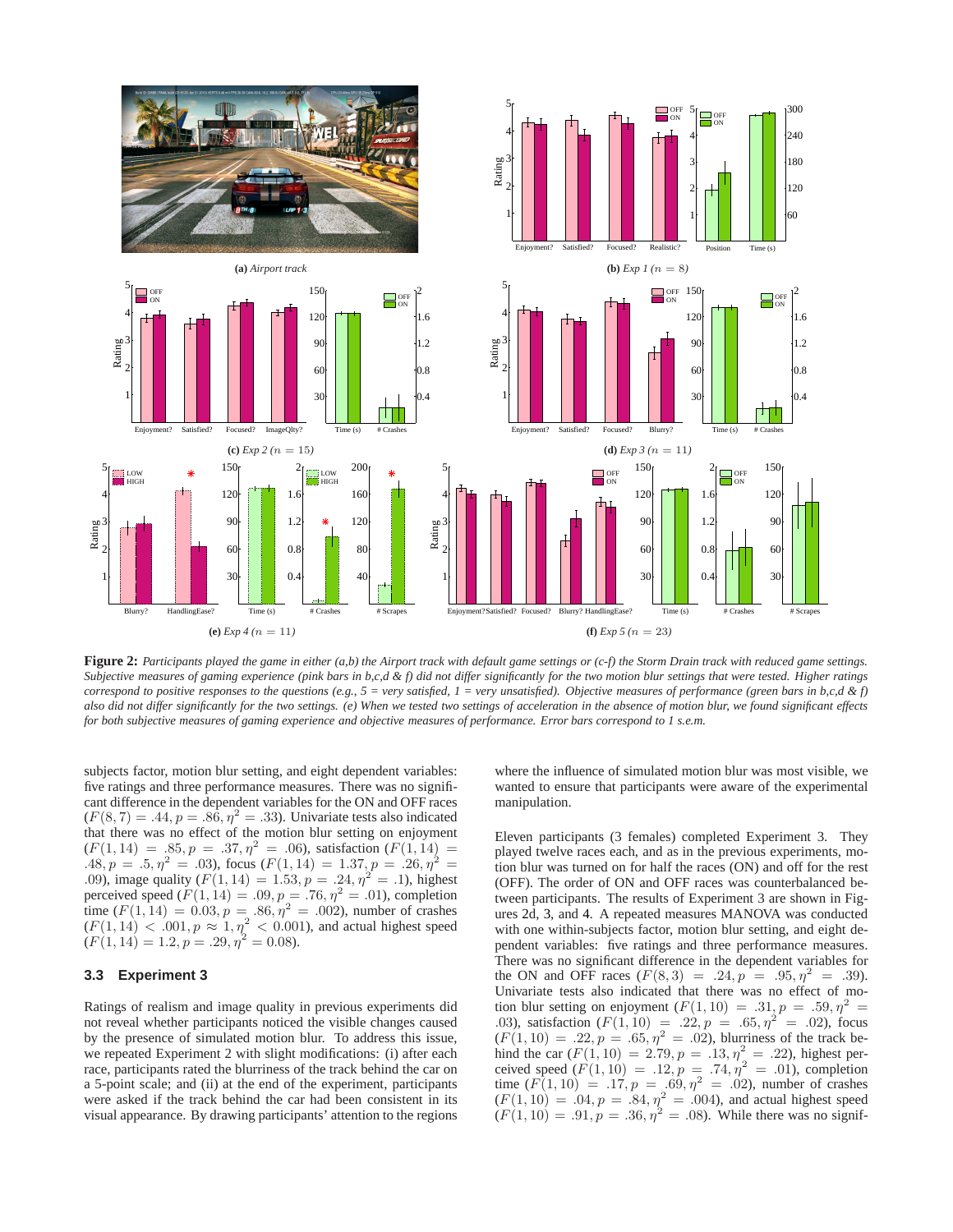<span id="page-4-0"></span>

**Figure 3:** *In Experiments 2 through 5, participants rated the highest perceived speed during the race on a 5-point scale. Their speed ratings (pink bars) did not differ significantly for the two settings of the independent variable – motion blur in all experiments (OFF = lighter bar, ON = darker bar) except Experiment 4 (LOW = lighter bar, HIGH = darker bar). The objective measure of the highest speed during a race (green bars) also did not differ significantly for the two settings in all experiments except Experiment 4. Error bars correspond to 1 s.e.m.*

icant effect of the motion blur manipulation on per-race blurriness ratings, 10 out of 11 participants said that they noticed inconsistencies in the visual appearance of the track behind the car during the experiment. This result indicates that participants were aware of the experimental manipulation even if they could not pinpoint the races where the motion blur was on vs. off.

#### **3.4 Experiments 4 & 5**

Despite being aware of the experimental manipulation, participants in Experiment 3 did not experience the game differently or perform differently in the two motion blur settings. It is plausible that the measures we used were not the right ones; perhaps, the presence of motion blur does not affect broad impressions of enjoyment or highest speed, but it might affect participants' ability to control the car. In Experiments 4 and 5, we measured the ease of handling the car in the following way. We increased the straight-line acceleration of the participant's car to make it easier to achieve higher speeds at which it is harder to control the car. In Experiment 4, we tested two settings of acceleration, 0.09 (the value used in Experiments 2 and 3) and 0.5, to establish the increased difficulty of navigating the Storm Drain track. In Experiment 5, we used the higher value of acceleration, 0.5, to study the influence of simulated motion blur on the ability to control the car.

Eleven participants (2 females) played twelve races each in Experiment 4. The acceleration was set to 0.09 (LOW) in half the races and to 0.5 (HIGH) in the rest. The motion blur effect was disabled for all races. After each race, participants rated the blurriness of the track behind the car, highest perceived speed, highest perceived speed relative to the previous race, and the ease of handling the car using 5-point scales. As in Experiment 3, they answered the question about the consistency of track appearance at the end of the experiment. The objective measures of performance comprised completion time, the number of crashes, the number of scrapes with the sides of the track, and actual highest speed during the race.

<span id="page-4-1"></span>

**Figure 4:** *In Experiments 2 through 5, participants rated the highest perceived speed in the current race relative to the previous race on a 5-point scale. Their relative speed ratings are shown for all combinations of (left) motion blur and (right) acceleration settings for the previous and current races (e.g., OFF,ON indicates OFF*<sub>prev</sub>, ON<sub>curr</sub>). Higher ratings indicate *faster relative to previous race (i.e., 5 = much faster, 1 = much slower). If there was an influence of the independent variable, then the ratings when the setting did not change from previous to current race would differ from the ratings when the setting did change. As one can observe, the ratings did not differ significantly from the 'neither faster nor slower' level in all cases. Error bars correspond to 1 s.e.m.*

The results of Experiment 4 are shown in Figures [2e](#page-3-0), [3,](#page-4-0) and [4.](#page-4-1) A repeated measures MANOVA revealed a significant effect  $(F(7, 4) = 170.8, p < 0.001, \eta^2 = .997)$  of the acceleration setting on seven dependent variables. Univariate tests indicated: (i) a significant effect of the acceleration setting on the ease of handling  $(F(1, 10) = 118.6, p < 0.001, \eta^2 = .92)$ , the actual highest speed  $(F(1, 10) = 140.4, p < 0.001, \eta^2 = .93)$ , the number of crashes  $(F(1, 10) = 35, p < 0.001, \eta^2 = .78)$ , and the number of scrapes  $(F(1, 10) = 165.2, p < 0.001, \eta^2 = .94)$ ; (ii) a trend towards significance for blurriness  $(F(1, 10) = 7.57, p =$ .02,  $\eta^2$  = .43); and (iii) no effect on highest perceived speed  $(F(1, 10) = 1.34, p = .08, \eta^2 = .27)$  and completion time  $(F(1, 10)) = 2.34, p = .74, \eta^2 = 0.01$ . At the end of the experiment, only 5 out of 11 participants said that they noticed inconsistencies in the track appearance behind the car. These results establish that the higher acceleration setting made it significantly harder to control the car. Although the outcome of Experiment 4 is not surprising, it validates the use of the higher acceleration setting in Experiment 5.

Twenty-three participants (7 females) completed Experiment 5, which used the higher acceleration setting from Experiment 4 and the design of Experiment 3. Participants answered one additional question in Experiment 5 regarding the ease of handling the car, and one additional measure of performance, the number of scrapes, was recorded. The results of Experiment 5 are shown in Figures [2f](#page-3-0), [3,](#page-4-0) and [4.](#page-4-1) A repeated measures MANOVA found no effect of the motion blur setting on eight dependent variables ( $F(8, 15) = 1.3, p =$  $.31, \eta^2 = .41$ ). Univariate tests indicated: (i) a trend towards a significant effect on blurriness ( $F(1, 22) = 9.88, p = .005, \eta^2 = .31$ ) and enjoyment  $(F(1, 22) = 6.56, p = .02, \eta^2 = .23)$ ; and (ii) no effect on satisfaction  $(F(1, 22) = 3.34, p = .08, \eta^2 = .13)$ , focus  $(F(1, 22) = .28, p = .6, \eta^2 = .01)$ , ease of handling  $(F(1, 22)) =$ 3.18,  $p = .09, \eta^2 = .13$ ), completion time  $(F(1, 22) = 2.4, p =$  $.14, \eta^2 = .1$ ), number of crashes  $(F(1, 22) = .36, p = .56, \eta^2 = .1)$ .02), and number of scrapes  $(F(1, 22) = .45, p = .51, \eta^2 = .02)$ . At the end of the experiment, 15 out of 23 participants reported noticing inconsistencies in the track appearance behind the car. Taken together, these results indicate that participants were aware of the motion blur manipulations, but their performance and their experience of the game, in particular, their ability to control the car, did not depend on the motion blur setting.